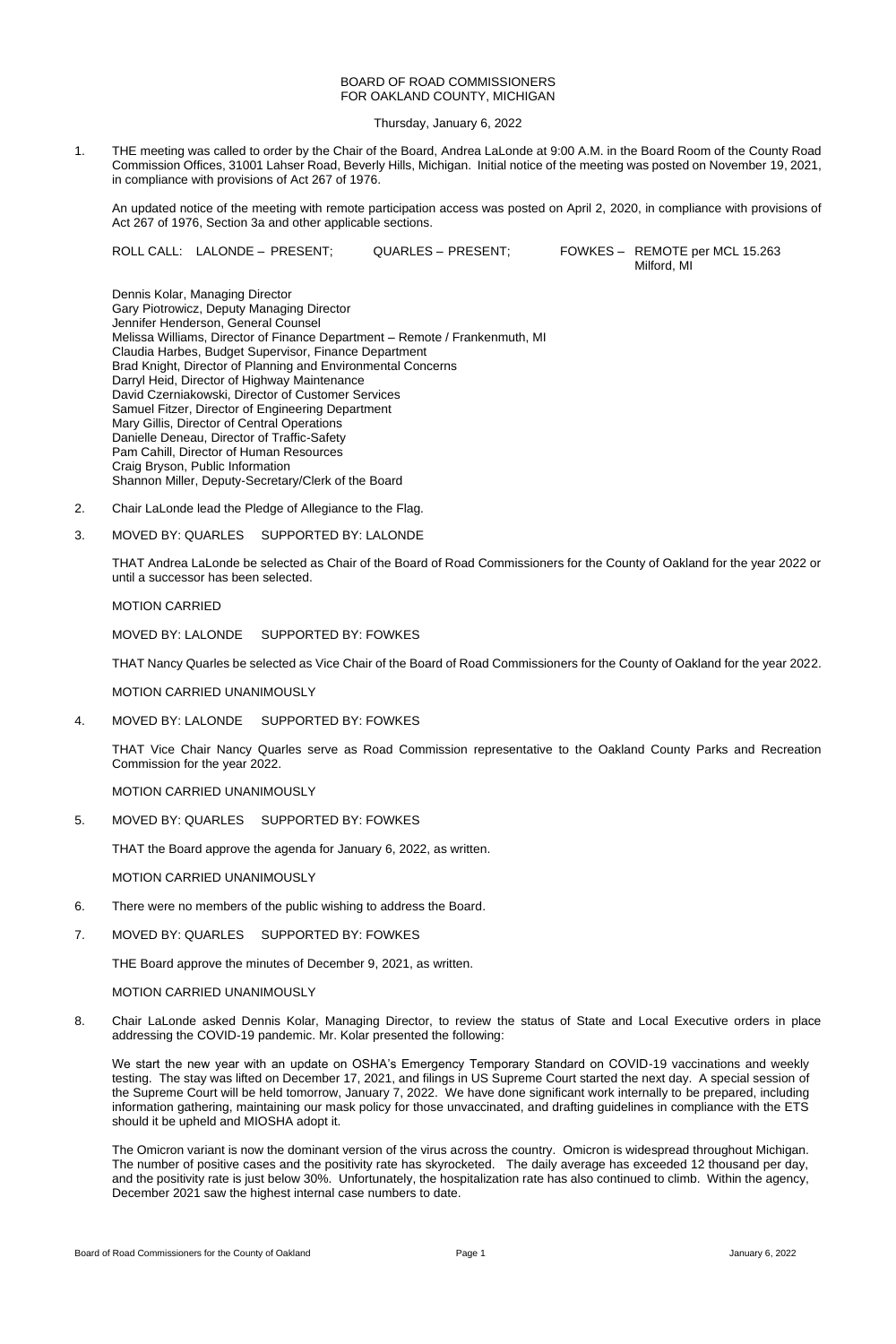In the face of this continued pandemic, we are doing all we can to ensure the safety of our employees, and we ask everyone to do their part by masking up where appropriate, maintaining social distance, washing their hands, and staying home when they are sick.

# 9A. MOVED BY: QUARLES SUPPORTED BY: FOWKES

RESOLVED, that checks numbered 505523 through 505577; and, ACH payments 52679 through 52721 numbered 98 be approved for payment for an aggregate amount of \$1,412,470.95; and,

FURTHER RESOLVED, that the Oakland County Treasurer be directed to pay the checks from the funds in the County Road Account.

MOTION CARRIED UNANIMOUSLY

9B. MOVED BY: QUARLES SUPPORTED BY: FOWKES

RESOLVED, that checks numbered 505578 through 505621; and, ACH payments 52722 through 52752 numbered 75 be approved for payment for an aggregate amount of \$2,979,406.52; and, checks 505173 and 505470 voided; and,

FURTHER RESOLVED, that the Oakland County Treasurer be directed to pay the checks from the funds in the County Road Account.

MOTION CARRIED UNANIMOUSLY

9C. MOVED BY: QUARLES SUPPORTED BY: FOWKES

RESOLVED, that checks numbered 505622 through 505669; and, ACH payments 52753 through 52793 numbered 89 be approved for payment for an aggregate amount of \$1,999,263.44; and,

FURTHER RESOLVED, that the Oakland County Treasurer be directed to pay the checks from the funds in the County Road Account.

MOTION CARRIED UNANIMOUSLY

# 10AB. MOVED BY: QUARLES SUPPORTED BY: FOWKES

THAT Permits and Adopt-A-Road applications issued by the Road Commission for Oakland County, Customer Service Department, be approved and become effective on the date issued:

|     | 62758 | <b>Through</b> |     | 62840 | Construction Permits |
|-----|-------|----------------|-----|-------|----------------------|
|     | 0386  | <b>Through</b> |     | 0884  | Driveway Permits     |
| AAR | 0567  | Through        | AAR | 0568  | Adopt-A-Road         |

#### MOTION CARRIED UNANIMOUSLY

# 11A. MOVED BY: QUARLES SUPPORTED BY: FOWKES

WHEREAS, Frank and Tone Juncaj own land known as Tax Parcel No. 17-28-401-005, in the Township of Commerce, County of Oakland, State of Michigan (the "Property"). The Property is designated as Road Commission R/W Misc. Number 05-1231, and is more particularly described in the records of this Board's Engineering Department, with said description being incorporated by reference herein;

WHEREAS, Loon Lake Road in the Township of Commerce, is a county road under the jurisdiction and control of the Board;

WHEREAS, the owner wishes to convey the Property to the Board, and has executed a highway easement ("Highway Easement") as a voluntary dedication;

WHEREAS, the Property has the following record ownership and parties in interest:

Frank and Tone Juncaj

1860 Loon Lake Road Wixom, MI 48393

WHEREAS, the Board has reviewed the relevant materials regarding the Property and is otherwise informed about the subject matter;

NOW, THEREFORE, BE IT RESOLVED this Board hereby approves the Highway Easement, as proposed, and authorizes the Right of Way Division to complete the transaction and record the necessary documents with the Oakland County Register of Deeds.

MOTION CARRIED UNANIMOUSLY

# 11B. MOVED BY: QUARLES SUPPORTED BY: FOWKES

WHEREAS, Wixom Logistics Park LLC owns land known as Tax Parcel Numbers 22-07-200-024 and 22-06-400-028, along Wixom Road in the City of Wixom, County of Oakland, State of Michigan (the "Property"). The Property is designated as Road Commission Right of Way Misc. Number 13-1103, and is more particularly described in the records of this Board's Engineering Department, with said description being incorporated by reference herein;

WHEREAS, Wixom Road in the City of Wixom, is a county road under the jurisdiction and control of the Board;

Board of Road Commissioners for the County of Oakland **Page 2** Page 2 January 6, 2022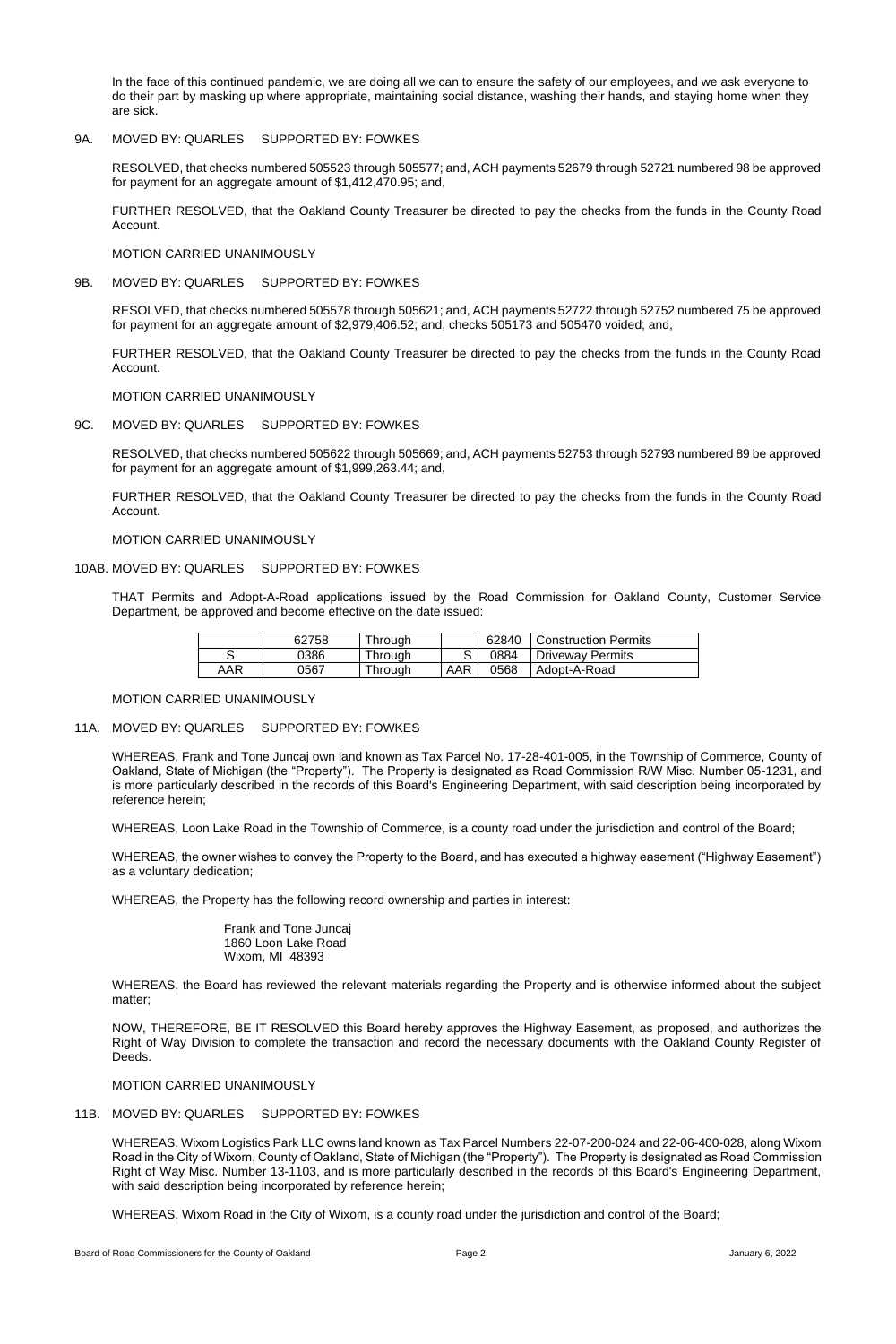WHEREAS, the owner wishes to convey the Property to the Board, and has executed Highway Easements as voluntary dedications;

WHEREAS, the Property has the following record ownership and parties in interest:

Wixom Logistics Park LLC c/o Flint Development 3515 West 75<sup>th</sup> Street Suite 103 Prairie Village, Kansas 66208

WHEREAS, the Board has reviewed the relevant materials regarding the Property and is otherwise informed about the subject matter;

NOW, THEREFORE, BE IT RESOLVED this Board hereby approves the Highway Easements, as proposed, and authorizes the Right of Way Division to complete the transaction and record the necessary documents with the Oakland County Register of Deeds.

MOTION CARRIED UNANIMOUSLY

#### 11C. MOVED BY: QUARLES SUPPORTED BY: FOWKES

WHEREAS, this Board is in the process of reconstructing the Maloney Avenue over Clear Lake/Long Lake Channel in the Township of Oxford, County of Oakland, State of Michigan, being Road Commission Project Number 55514 ("Project");

WHEREAS, Maloney Avenue in the Township of Oxford is a county primary road under the jurisdiction and control of the Board;

WHEREAS, the Project requires the acquisition of a temporary easement ("Temporary Easement") over a parcel of land ("Property") that is known as Parcel Number 5, part of Tax Parcel No. 04-28-304-009, and commonly known as 585 Maloney Avenue. The Property is more particularly described in the records of this Board's Engineering Department, with said description being incorporated by reference herein;

WHEREAS, Peggy Young, State Certified General Appraiser, has prepared an appraisal report, dated October 11, 2021, estimating the just compensation for the Temporary Easement to be \$4,246.00;

WHEREAS, the owner has executed a Temporary Easement in the amount of \$5,000.00, this amount is within reasonable settlement range;

WHEREAS, the Property has the following record ownership and parties in interest:

Paul Beebe Julie Beebe 585 Maloney Ave. Oxford, MI 48371

WHEREAS, the Board has reviewed the relevant materials regarding the Property and is otherwise informed about the subject matter;

NOW, THEREFORE, BE IT RESOLVED this Board hereby approves the Temporary Easement, as proposed, over the Property, and the Board authorizes payment of \$5,000.00 to the owners and parties in interest in exchange for the conveyance. The Board further authorizes the Right of Way Division to complete the transaction and record the necessary documents with the Oakland County Register of Deeds.

MOTION CARRIED UNANIMOUSLY

#### 11D. MOVED BY: QUARLES SUPPORTED BY: FOWKES

WHEREAS, this Board is in the process of reconstructing the Maloney Avenue over Clear Lake/Long Lake Channel in the Township of Oxford, County of Oakland, State of Michigan, being Road Commission Project Number 55514 ("Project");

WHEREAS, Maloney Avenue in the Township of Oxford is a county primary road under the jurisdiction and control of the Board;

WHEREAS, the Project requires the acquisition of a highway easement ("Highway Easement") and temporary easement ("Temporary Easement") over a parcel of land ("Property") that is known as Parcel Number 10, part of Tax Parcel No. 04-28-303- 006, and commonly known as 590 Maloney Avenue. The Property is more particularly described in the records of this Board's Engineering Department, with said description being incorporated by reference herein;

WHEREAS, Peggy Young, State Certified General Appraiser, has prepared an appraisal report, dated October 11, 2021, estimating the just compensation for the Highway Easement to be \$3,900.00, Temporary Easement to be \$1,400.00, and damages to improvements to be \$22,716.00; with the total just compensation being \$28,016.00;

WHEREAS, the owner has executed a Highway Easement in the amount of \$3,900.00, a Temporary Easement in the amount of \$1,400.00, and a Release of Damages in the amount of \$25,700.00; for a total estimated just compensation of \$31,000.00;

WHEREAS, the Property has the following record ownership and parties in interest:

Patricia A. Patrona and Daniel J. Patrona, Sr. 590 Maloney Ave. Oxford, MI 48371

Board of Road Commissioners for the County of Oakland **Page 3** Page 3 January 6, 2022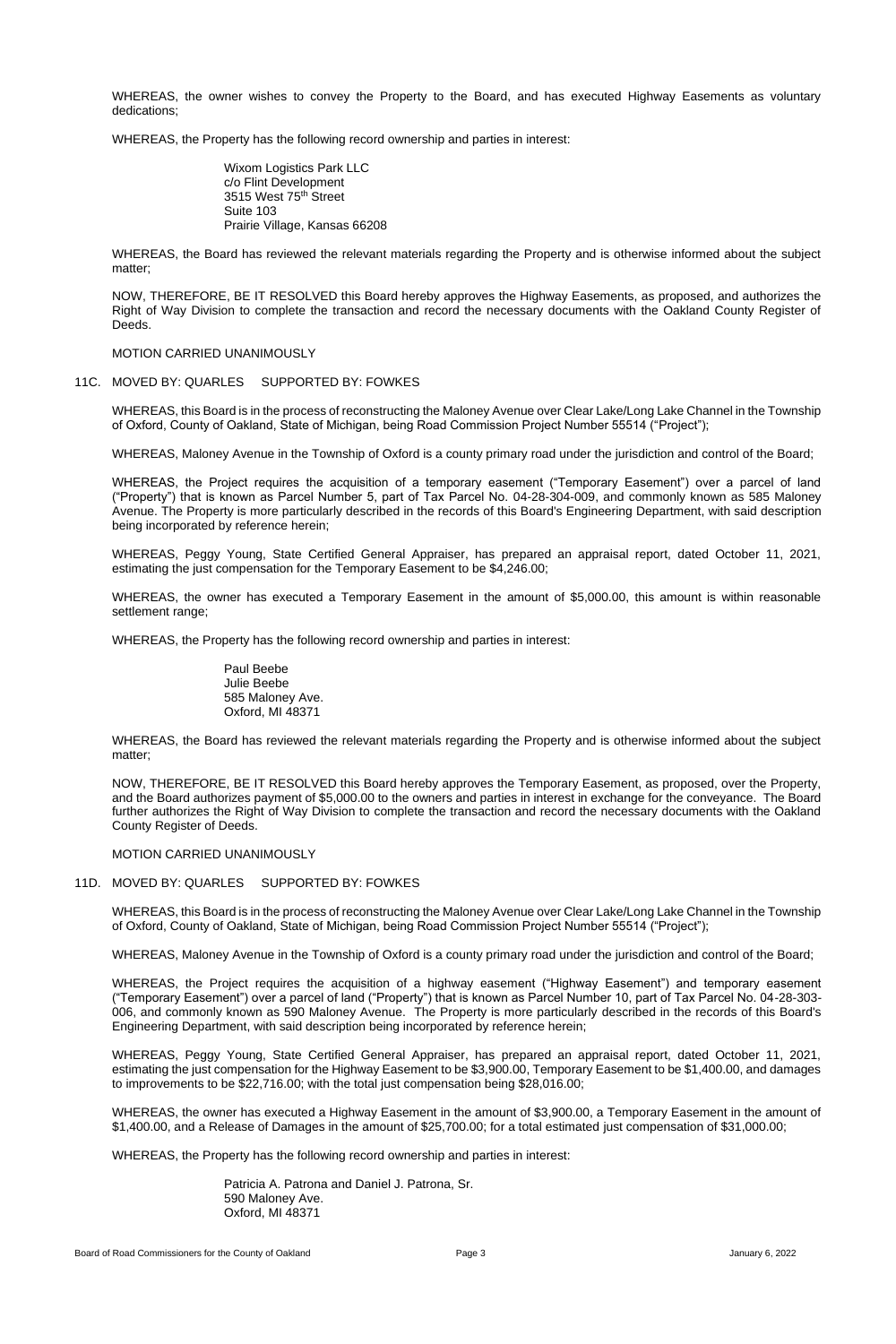WHEREAS, the Board has reviewed the relevant materials regarding the Property and is otherwise informed about the subject matter;

NOW, THEREFORE, BE IT RESOLVED this Board hereby approves the Highway Easement and Temporary Easement, as proposed, over the Property, and the Board authorizes payment of \$30,000.00 to the owners and parties in interest in exchange for the conveyance. The Board further authorizes the Right of Way Division to complete the transaction and record the necessary documents with the Oakland County Register of Deeds.

MOTION CARRIED UNANIMOUSLY

### 12A. MOVED BY: QUARLES SUPPORTED BY: FOWKES

WHEREAS, this Board is in the process of reconstructing Waldon Road & Clintonville Road in the Township of Independence, County of Oakland, State of Michigan, being Road Commission Project No. 55241 ("Project");

WHEREAS, Waldon and Clintonville Roads in the Township of Independence are county primary roads under the jurisdiction and control of this Board;

WHEREAS, the Project requires the acquisition of a parcel of land ("Property") being RCOC Parcel Number 6, being part of Tax Parcel No. 08-26-200-039, and commonly known as 6451 Clintonville Road. The Property is more particularly described in the records of this Board's Engineering Department and which description is incorporated by reference herein;

WHEREAS, Michael Kurschat, State Certified General Appraiser, has prepared an appraisal report, dated April 2, 2021, estimating the just compensation for the Property to be \$220,000.00;

WHEREAS, the Property has record ownership and parties in interest as follows:

GMB ENTERPRISES 8671 ELLIS ROAD CLARKSTON, MI 48348

WHEREAS, this Board has reviewed the relevant materials regarding the Property and is otherwise informed about the subject matter;

NOW, THEREFORE, BE IT RESOLVED that this Board hereby declares and determines the sum of \$220,000.00 to be the total estimated just compensation for the acquisition of the Property;

BE IT FURTHER RESOLVED that this Board hereby authorizes and directs its Managing Director to make a good faith written offer to purchase the Property, and to compensate the owners and parties in interest, including but not limited to the owners and parties in interest listed above, in the amount of \$220,000.00;

BE IT FURTHER RESOLVED that this Board, in accordance with the provisions of MCL 213.55, hereby reserves its right to bring federal or state cost recovery actions against past and/or present owners of the property arising out of a release of hazardous substances on, at, and/or affecting the Property.

#### MOTION CARRIED UNANIMOUSLY

### 12B. MOVED BY: QUARLES SUPPORTED BY: FOWKES

WHEREAS, this Board is in the process of reconstructing Waldon Road & Clintonville Road in the Township of Independence, County of Oakland, State of Michigan, being Road Commission Project No. 55241 ("Project");

WHEREAS, Waldon and Clintonville Roads in the Township of Independence are county primary roads under the jurisdiction and control of this Board;

WHEREAS, the Project requires the acquisition of a highway easement ("Highway Easement") and a temporary easement ("Temporary Easement") over a vacant parcel of land ("Property") being RCOC Parcel Number 7, being part of Tax Parcel No. 08- 26-200-040. The Property is more particularly described in the records of this Board's Engineering Department and which description is incorporated by reference herein;

WHEREAS, Michael Kurschat, State Certified General Appraiser, has prepared a Market Study dated June 16, 2021 estimating the just compensation for the Highway Easement to be \$1,853.00 and just compensation for the Temporary Easement to be \$51.00; the total estimated just compensation is \$1,904.00;

WHEREAS, the Property has record ownership and parties in interest as follows:

GMB ENTERPRISES 8671 ELLIS ROAD CLARKSTON, MI 48348

WHEREAS, this Board has reviewed the relevant materials regarding the Property and is otherwise informed about the subject matter;

NOW, THEREFORE, BE IT RESOLVED that this Board hereby declares and determines the sum of \$1,904.00 to be the total estimated just compensation for the acquisition of the Highway Easement and Temporary Easement;

BE IT FURTHER RESOLVED that this Board hereby authorizes and directs its Managing Director to make a good faith written offer to purchase the Highway Easement and Temporary Easement, and to compensate the owners and parties in interest, including but not limited to the owners and parties in interest listed above, in the amount of \$1,904.00;

Board of Road Commissioners for the County of Oakland **Page 4** Page 4 January 6, 2022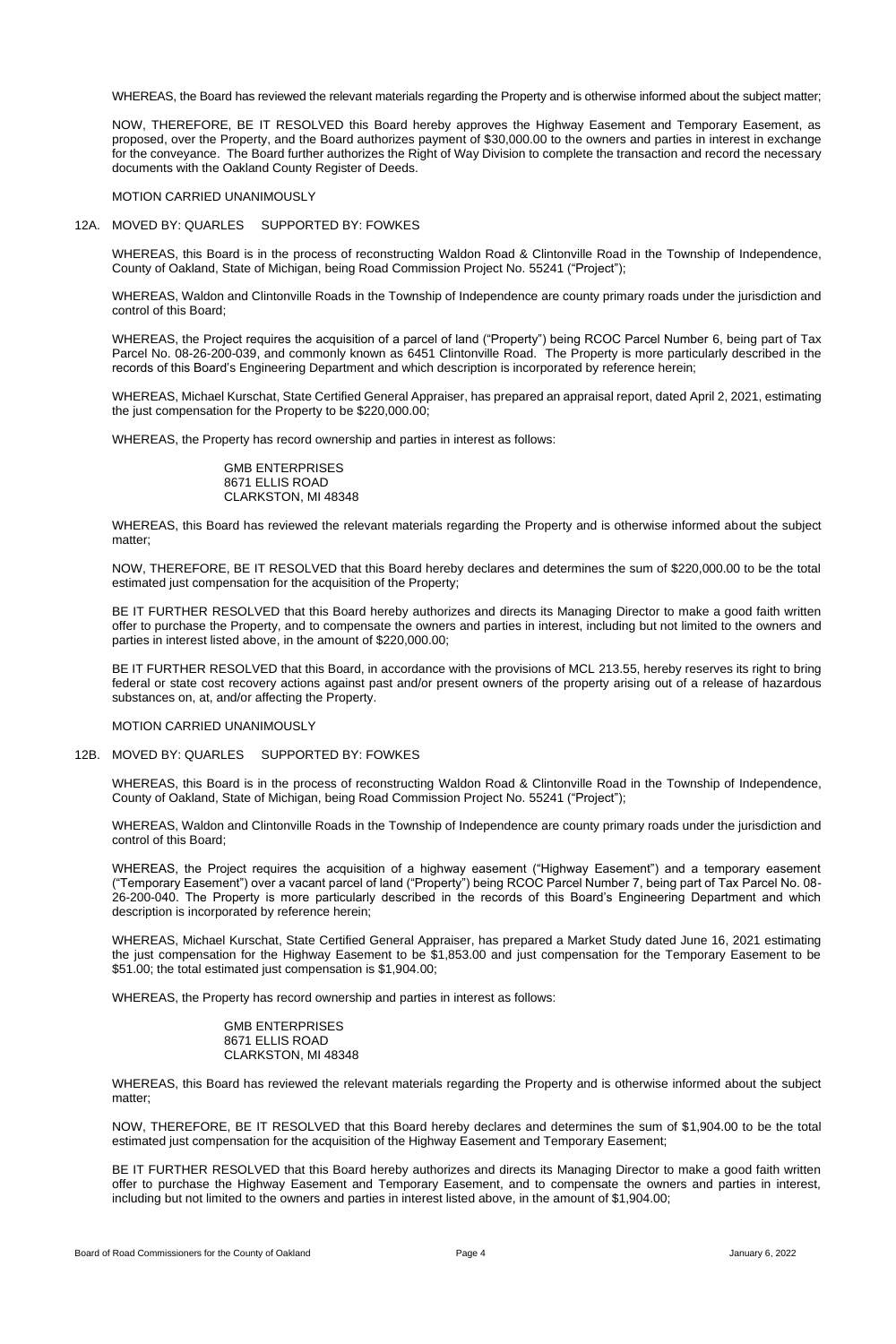WHEREAS, this Board is in the process of reconstructing the Cooley Lake Road Culvert over the Huron River in the Township of White Lake, County of Oakland, State of Michigan, being Road Commission Project No. 55503 ("Project");

BE IT FURTHER RESOLVED that this Board, in accordance with the provisions of MCL 213.55, hereby reserves its right to bring federal or state cost recovery actions against past and/or present owners of the property arising out of a release of hazardous substances on, at, and/or affecting the Property.

# MOTION CARRIED UNANIMOUSLY

# 12C. MOVED BY: QUARLES SUPPORTED BY: FOWKES

WHEREAS, Cooley Lake Road in the Township of White Lake is a county primary road under the jurisdiction and control of this Board;

WHEREAS, the Project requires the acquisition of a highway easement ("Highway Easement") over a parcel of land ("Property") being RCOC Parcel Number 1, being part of Tax Parcel No. 12-34-476-001. The Property is more particularly described in the records of this Board's Engineering Department and which description is incorporated by reference herein;

BE IT FURTHER RESOLVED that this Board hereby authorizes and directs its Managing Director to make a good faith written offer to purchase the Highway Easement, and to compensate the owners and parties in interest, including but not limited to the owners and parties in interest listed above, in the amount of \$2,645.00;

WHEREAS, Carl Bradley, State Certified General Appraiser, has prepared an appraisal report, dated September 28, 2021, estimating the just compensation for the Highway Easement to be \$2,645.00. Total estimated just compensation is \$2,645.00;

WHEREAS, the Property has record ownership and parties in interest as follows:

Donald R. Duesler Dawn Duesler 10270 Cooley Lake Road White Lake, MI 48386

WHEREAS, this Board has reviewed the relevant materials regarding the Property and is otherwise informed about the subject matter;

NOW, THEREFORE, BE IT RESOLVED that this Board hereby declares and determines the sum of \$2,645.00 to be the total estimated just compensation for the acquisition of the Highway Easement;

BE IT FURTHER RESOLVED that this Board, in accordance with the provisions of MCL 213.55, hereby reserves its right to bring federal or state cost recovery actions against past and/or present owners of the property arising out of a release of hazardous substances on, at, and/or affecting the Property.

MOTION CARRIED UNANIMOUSLY

# 12D. MOVED BY: QUARLES SUPPORTED BY: FOWKES

WHEREAS, this Board is in the process of reconstructing Ten Mile Road in the City of Novi, County of Oakland, State of Michigan, being Road Commission Project No. 55601 ("Project");

WHEREAS, Ten Mile Road in the City of Novi is a county primary road under the jurisdiction and control of this Board;

WHEREAS, the Project requires the acquisition of a highway easement ("Highway Easement") and a temporary easement ("Temporary Easement") over a parcel of land ("Property") being RCOC Parcel Number 3, being part of Tax Parcel No. 22-24-351- 027, and commonly known as 41390 W. 10 Mile Road. The Property is more particularly described in the records of this Board's Engineering Department and which description is incorporated by reference herein;

WHEREAS, Peggy Young, State Certified General Appraiser, has prepared an appraisal report, dated October 1, 2021, estimating the just compensation for the Highway Easement to be \$1,700.00, estimating the just compensation for the Temporary Easement to be \$2,217.00, and estimating the just compensation for Damages to be \$4,620.00. Total estimated just compensation is \$8,537.00;

WHEREAS, the Property has record ownership and parties in interest as follows:

Michael T. Gabriel Elaine D. Gabriel 41390 W. 10 Mile Road Novi, MI 48375

WHEREAS, this Board has reviewed the relevant materials regarding the Property and is otherwise informed about the subject matter;

NOW, THEREFORE, BE IT RESOLVED that this Board hereby declares and determines the sum of \$8,537.00 to be the total estimated just compensation for the acquisition of the Highway Easement, Temporary Easement, and Damages;

BE IT FURTHER RESOLVED that this Board hereby authorizes and directs its Managing Director to make a good faith written offer to purchase the Highway Easement, Temporary Easement and estimated just compensation for Damages to compensate the owners and parties in interest, including but not limited to the owners and parties in interest listed above, in the amount of \$8,537.00;

Board of Road Commissioners for the County of Oakland **Page 5** Page 5 January 6, 2022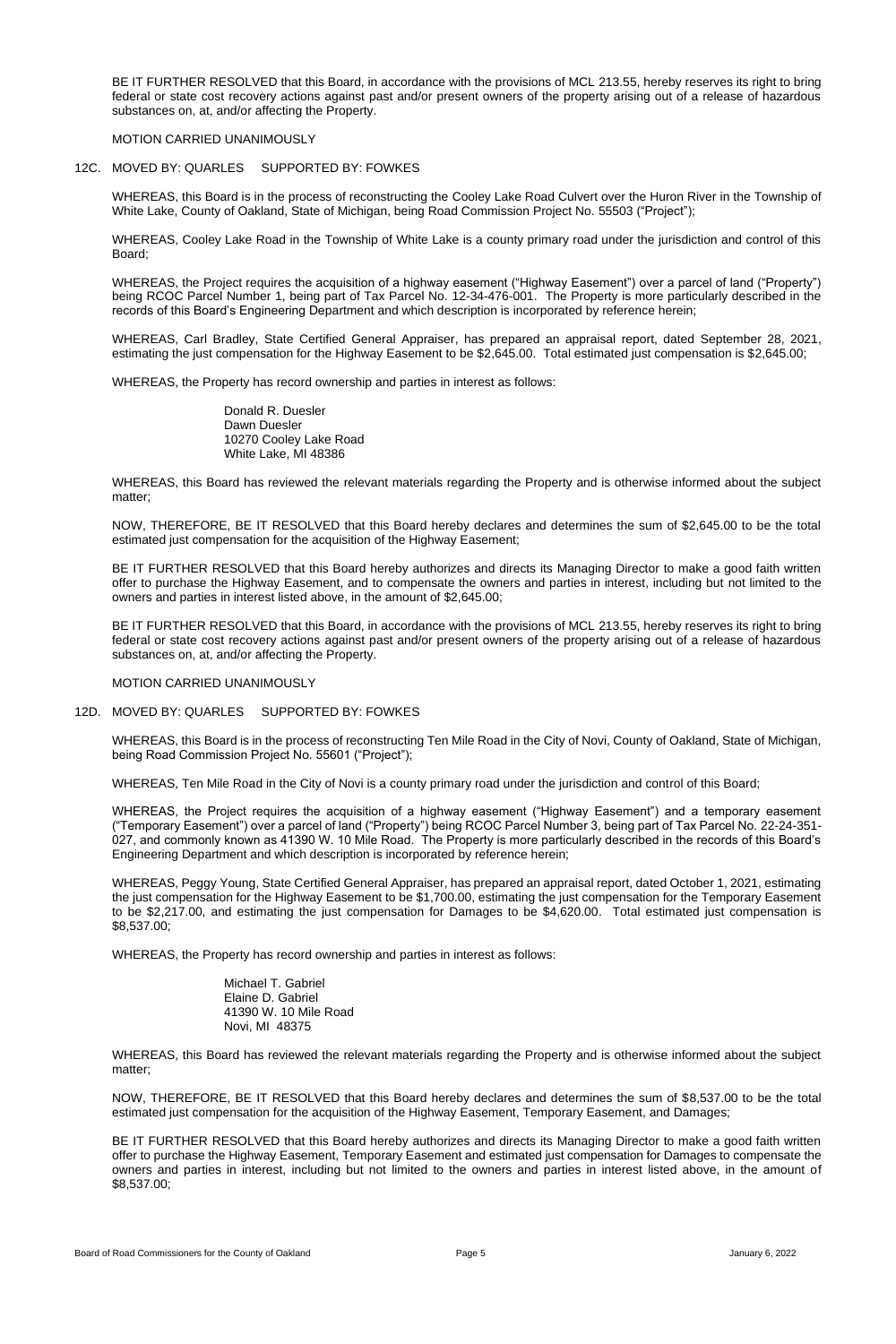BE IT FURTHER RESOLVED that this Board, in accordance with the provisions of MCL 213.55, hereby reserves its right to bring federal or state cost recovery actions against past and/or present owners of the property arising out of a release of hazardous substances on, at, and/or affecting the Property.

# MOTION CARRIED UNANIMOUSLY

# 12E. MOVED BY: QUARLES SUPPORTED BY: FOWKES

WHEREAS, this Board is in the process of reconstructing Ten Mile Road in the City of Novi, County of Oakland, State of Michigan, being Road Commission Project No. 55601 ("Project");

WHEREAS, Ten Mile Road in the City of Novi is a county primary road under the jurisdiction and control of this Board;

WHEREAS, the Project requires the acquisition of a highway easement ("Highway Easement") and a temporary easement ("Temporary Easement") over a parcel of land ("Property") being RCOC Parcel Number 24, being part of Tax Parcel No. 22-25- 126-001, and commonly known as 40755 W. 10 Mile Road. The Property is more particularly described in the records of this Board's Engineering Department and which description is incorporated by reference herein;

WHEREAS, Peggy Young, State Certified General Appraiser, has prepared an appraisal report, dated October 1, 2021, estimating the just compensation for the Highway Easement to be \$32,119.00 and estimating the just compensation for the Temporary Easement to be \$378.00. Total estimated just compensation is \$32,497.00;

WHEREAS, the Property has record ownership and parties in interest as follows:

Warren S. Jocz Ann Marie F. Jocz 40755 W. 10 Mile Road Novi, MI 48375

WHEREAS, this Board has reviewed the relevant materials regarding the Property and is otherwise informed about the subject matter;

NOW, THEREFORE, BE IT RESOLVED that this Board hereby declares and determines the sum of \$32,497.00 to be the total estimated just compensation for the acquisition of the Highway Easement and Temporary Easement;

BE IT FURTHER RESOLVED that this Board hereby authorizes and directs its Managing Director to make a good faith written offer to purchase the Highway Easement and Temporary Easement, and to compensate the owners and parties in interest, including but not limited to the owners and parties in interest listed above, in the amount of \$32,497.00;

BE IT FURTHER RESOLVED that this Board, in accordance with the provisions of MCL 213.55, hereby reserves its right to bring federal or state cost recovery actions against past and/or present owners of the property arising out of a release of hazardous substances on, at, and/or affecting the Property.

MOTION CARRIED UNANIMOUSLY

# 12F. MOVED BY: QUARLES SUPPORTED BY: FOWKES

WHEREAS, this Board is in the process of reconstructing 10 Mile Road in the City of Novi, County of Oakland, State of Michigan, being Road Commission Project No. 55601 ("Project");

WHEREAS, 10 Mile Road in the City of Novi is a county primary road under the jurisdiction and control of this Board;

WHEREAS, the Project requires the acquisition of a highway easement ("Highway Easement") over a parcel of land ("Property") being RCOC Parcel Number 31, being part of Tax Parcel No. 22-24-377-019. The Property is more particularly described in the records of this Board's Engineering Department and which description is incorporated by reference herein;

WHEREAS, Peggy Young, State Certified General Appraiser, has prepared an appraisal report, dated October 18, 2021, estimating the just compensation for the Highway Easement to be \$28,350.00. Total estimated just compensation is \$28,350.00;

WHEREAS, the Property has record ownership and parties in interest as follows:

Church of the Holy Cross 40700 W. 10 Mile Road Novi, MI 48375

WHEREAS, this Board has reviewed the relevant materials regarding the Property and is otherwise informed about the subject matter;

NOW, THEREFORE, BE IT RESOLVED that this Board hereby declares and determines the sum of \$28,350.00 to be the total estimated just compensation for the acquisition of the Highway Easement;

BE IT FURTHER RESOLVED that this Board hereby authorizes and directs its Managing Director to make a good faith written offer to purchase the Highway Easement, and to compensate the owners and parties in interest, including but not limited to the owners and parties in interest listed above, in the amount of \$28,350.00;

BE IT FURTHER RESOLVED that this Board, in accordance with the provisions of MCL 213.55, hereby reserves its right to bring federal or state cost recovery actions against past and/or present owners of the property arising out of a release of hazardous substances on, at, and/or affecting the Property.

MOTION CARRIED UNANIMOUSLY

Board of Road Commissioners for the County of Oakland **Page 6** Page 6 January 6, 2022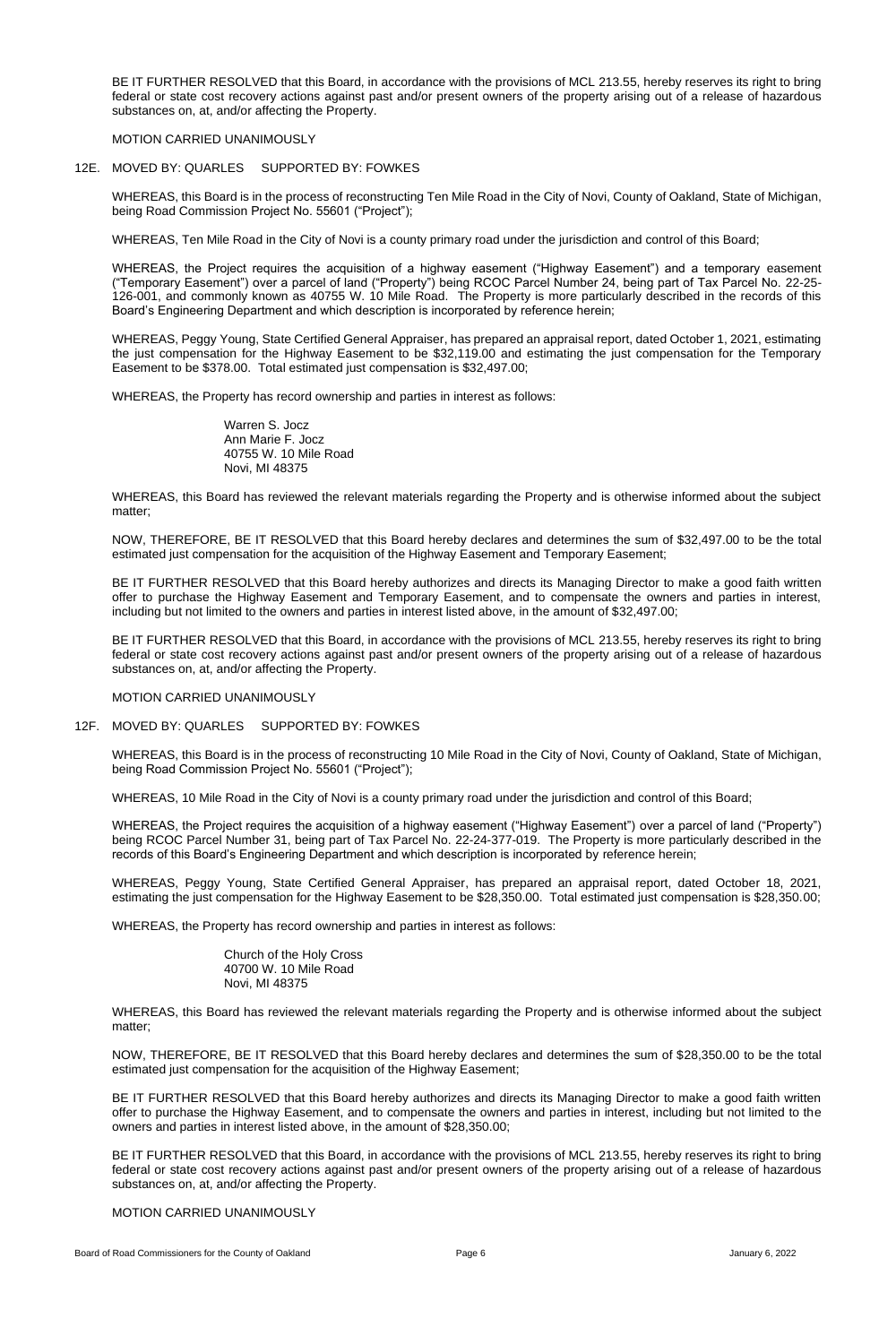# 12G. MOVED BY: QUARLES SUPPORTED BY: FOWKES

WHEREAS, this Board is in the process of reconstructing 10 Mile Road in the City of Novi, County of Oakland, State of Michigan, being Road Commission Project No. 55601 ("Project");

WHEREAS, 10 Mile Road in the City of Novi is a county primary road under the jurisdiction and control of this Board;

WHEREAS, the Project requires the acquisition of a highway easement ("Highway Easement") over a parcel of land ("Property") being RCOC Parcel Number 43, being part of Tax Parcel No. 22-24-451-058. The Property is more particularly described in the records of this Board's Engineering Department and which description is incorporated by reference herein;

WHEREAS, Peggy Young, State Certified General Appraiser, has prepared an appraisal report, dated September 30, 2021, estimating the just compensation for the Highway Easement to be \$17,170.00. Total estimated just compensation is \$17,170.00;

BE IT FURTHER RESOLVED that this Board hereby authorizes and directs its Managing Director to make a good faith written offer to purchase the Highway Easement, and to compensate the owners and parties in interest, including but not limited to the owners and parties in interest listed above, in the amount of \$17,170.00;

WHEREAS, the Property has record ownership and parties in interest as follows:

Applegate Condominium Association 11750 Highland Road, Suite 500 Hartland, MI 48353

WHEREAS, this Board has reviewed the relevant materials regarding the Property and is otherwise informed about the subject matter;

NOW, THEREFORE, BE IT RESOLVED that this Board hereby declares and determines the sum of \$17,170.00 to be the total estimated just compensation for the acquisition of the Highway Easement;

BE IT FURTHER RESOLVED that this Board, in accordance with the provisions of MCL 213.55, hereby reserves its right to bring federal or state cost recovery actions against past and/or present owners of the property arising out of a release of hazardous substances on, at, and/or affecting the Property.

MOTION CARRIED UNANIMOUSLY

12H. MOVED BY: QUARLES SUPPORTED BY: FOWKES

WHEREAS, this Board is in the process of reconstructing 10 Mile Road in the City of Novi, County of Oakland, State of Michigan, being Road Commission Project No. 55601 ("Project");

WHEREAS, 10 Mile Road in the City of Novi is a county primary road under the jurisdiction and control of this Board;

WHEREAS, the Project requires the acquisition of a highway easement ("Highway Easement") over a parcel of land ("Property") being RCOC Parcel Number 44, being part of Tax Parcel No. 22-25-201-001. The Property is more particularly described in the records of this Board's Engineering Department and which description is incorporated by reference herein;

WHEREAS, Peggy Young, State Certified General Appraiser, has prepared an appraisal report, dated August 25, 2021, estimating the just compensation for the Highway Easement to be \$19,030.00. Total estimated just compensation is \$19,030.00;

WHEREAS, the Property has record ownership and parties in interest as follows:

BRADLEY NEILSON 40401 W. 10 MILE ROAD NOVI, MI 48375

WHEREAS, this Board has reviewed the relevant materials regarding the Property and is otherwise informed about the subject matter;

NOW, THEREFORE, BE IT RESOLVED that this Board hereby declares and determines the sum of \$19,030.00 to be the total estimated just compensation for the acquisition of the Highway Easement;

BE IT FURTHER RESOLVED that this Board hereby authorizes and directs its Managing Director to make a good faith written offer to purchase the Highway Easement, and to compensate the owners and parties in interest, including but not limited to the owners and parties in interest listed above, in the amount of \$19,030.00;

BE IT FURTHER RESOLVED that this Board, in accordance with the provisions of MCL 213.55, hereby reserves its right to bring federal or state cost recovery actions against past and/or present owners of the property arising out of a release of hazardous substances on, at, and/or affecting the Property.

MOTION CARRIED UNANIMOUSLY

12I. MOVED BY: QUARLES SUPPORTED BY: FOWKES

WHEREAS, this Board is in the process of reconstructing Ten Mile Road in the City of Novi, County of Oakland, State of Michigan, being Road Commission Project No. 55601 ("Project");

WHEREAS, Ten Mile Road in the City of Novi is a county primary road under the jurisdiction and control of this Board;

Board of Road Commissioners for the County of Oakland **Page 7** Page 7 **Page 7** January 6, 2022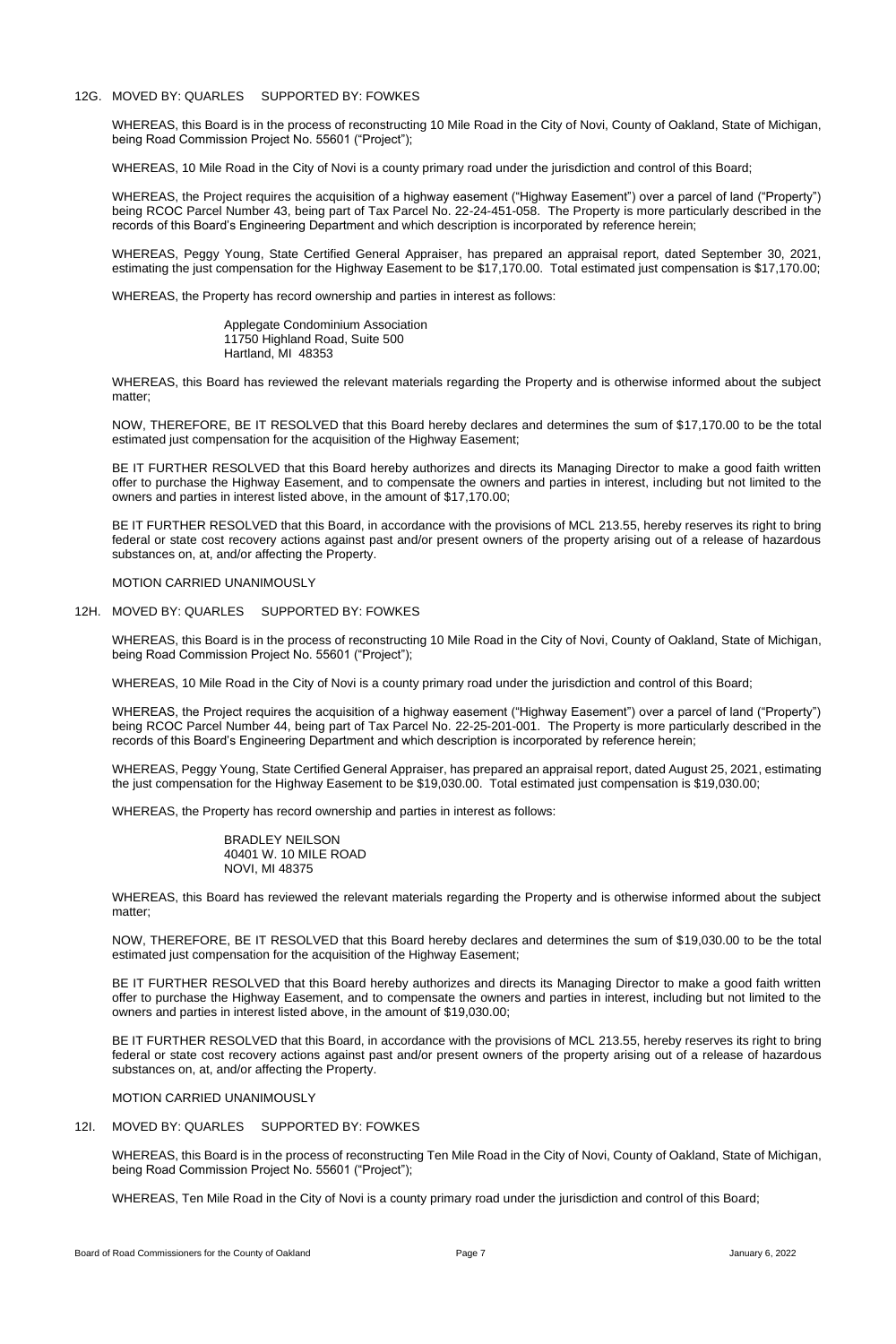WHEREAS, the Project requires the acquisition of a highway easement ("Highway Easement") and a temporary easement ("Temporary Easement") over a parcel of land ("Property") being RCOC Parcel Number 74, being part of Tax Parcel No. 22-25- 226-011, and commonly known as 39415 W. 10 Mile Road. The Property is more particularly described in the records of this Board's Engineering Department and which description is incorporated by reference herein;

WHEREAS, Peggy Young, State Certified General Appraiser, has prepared an appraisal report, dated August 30, 2021, estimating the just compensation for the Highway Easement to be \$14,720.00 and estimating the just compensation for the Temporary Easement to be \$800.00. Total estimated just compensation is \$15,520.00;

BE IT FURTHER RESOLVED that this Board hereby authorizes and directs its Managing Director to make a good faith written offer to purchase the Highway Easement and Temporary Easement, and to compensate the owners and parties in interest, including but not limited to the owners and parties in interest listed above, in the amount of \$15,520.00;

WHEREAS, the Property has record ownership and parties in interest as follows:

William V. Licari Trust Under Trust Agreement Dated August 18, 1986 5430 Inverrary Lane Commerce, MI 48382

WHEREAS, this Board has reviewed the relevant materials regarding the Property and is otherwise informed about the subject matter;

NOW, THEREFORE, BE IT RESOLVED that this Board hereby declares and determines the sum of \$15,520.00 to be the total estimated just compensation for the acquisition of the Highway Easement and Temporary Easement;

BE IT FURTHER RESOLVED that this Board, in accordance with the provisions of MCL 213.55, hereby reserves its right to bring federal or state cost recovery actions against past and/or present owners of the property arising out of a release of hazardous substances on, at, and/or affecting the Property.

MOTION CARRIED UNANIMOUSLY

# 13A. MOVED BY: QUARLES SUPPORTED BY: FOWKES

WHEREAS, the Townsend Road structure (RCOC ID No. 0104B), south of Brewer Road crossing the Stoney Creek in Section 35 and 36, Township of Addison, Oakland County, Michigan is under the jurisdiction and control of this Board; and

WHEREAS, Section 631 of 1949 PA 300 (MCLA 257.631; MSA 9.2331) authorized this Board to conduct an investigation of any bridge, causeway, or viaduct that is under its jurisdiction; and

WHEREAS, this Board has conducted such an investigation of the Townsend Road structure to determine what, if any, speed and local restrictions should apply to same; and

WHEREAS, Section 631 of 1949 PA 300 directs this Board to determine and declare the maximum speed of vehicles or load which the structure can withstand and to cause or permit suitable signs stating that maximum speed and load limitations to be erected and maintained not more than 50 feet from each end of the structure, and also at a suitable distance from each end of the bridge to enable vehicles to take a different route, and

THEREFORE, BE IT RESOLVED; that this Board makes the finding and determination in accordance with Section 631 of 1949 PA 300:

| 1 Unit  | Single Truck or Bus                       | 29 Tons |
|---------|-------------------------------------------|---------|
| 2 Units | Truck & Trailer or Tractor & Semi-Trailer | 44 Tons |
| 3 Units | Tractor, Semi-Trailer & Trailer           | 52 Tons |

BE IT FURTHER RESOLVED that this Board directs that suitable signs stating the above maximum load limitations to be erected and maintained not more than 50 feet from each end of the structure, and also at a suitable distance from each end of the bridge to enable vehicles to take a different route.

#### MOTION CARRIED UNANIMOUSLY

# 13B. MOVED BY: QUARLES SUPPORTED BY: FOWKES

WHEREAS, the Rowland Road structure (RCOC ID No. 0111B), west of Rochester Road crossing the Clark Drain in Section 15, Township of Addison, Oakland County, Michigan is under the jurisdiction and control of this Board; and

WHEREAS, Section 631 of 1949 PA 300 (MCLA 257.631; MSA 9.2331) authorized this Board to conduct an investigation of any bridge, causeway, or viaduct that is under its jurisdiction; and

WHEREAS, this Board has conducted such an investigation of the Rowland Road structure to determine what, if any, speed and local restrictions should apply to same; and

WHEREAS, Section 631 of 1949 PA 300 directs this Board to determine and declare the maximum speed of vehicles or load which the structure can withstand and to cause or permit suitable signs stating that maximum speed and load limitations to be erected and maintained not more than 50 feet from each end of the structure, and also at a suitable distance from each end of the bridge to enable vehicles to take a different route, and

Board of Road Commissioners for the County of Oakland **Page 8** Page 8 January 6, 2022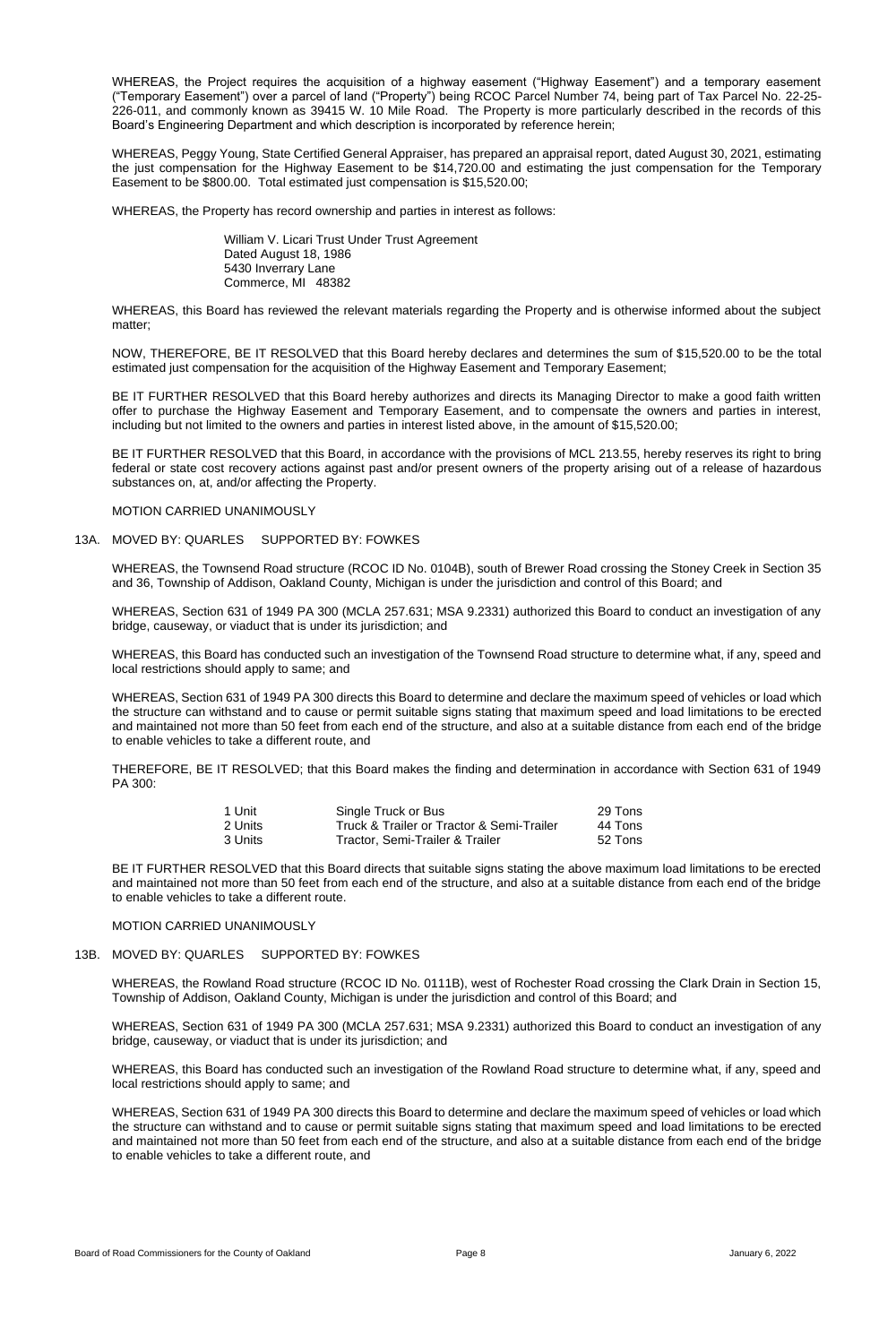THEREFORE, BE IT RESOLVED; that this Board makes the finding and determination in accordance with Section 631 of 1949 PA 300:

| 1 Unit  | Single Truck or Bus                       | 29 Tons |
|---------|-------------------------------------------|---------|
| 2 Units | Truck & Trailer or Tractor & Semi-Trailer | 44 Tons |
| 3 Units | Tractor, Semi-Trailer & Trailer           | 52 Tons |

BE IT FURTHER RESOLVED that this Board directs that suitable signs stating the above maximum load limitations to be erected and maintained not more than 50 feet from each end of the structure, and also at a suitable distance from each end of the bridge to enable vehicles to take a different route.

#### MOTION CARRIED UNANIMOUSLY

### 13C. MOVED BY: QUARLES SUPPORTED BY: FOWKES

WHEREAS, the Indianwood Road structure (RCOC ID No. 1501B), west of Lapeer Road over Lake Orion in Section 3, Charter Township of Orion, Oakland County, Michigan is under the jurisdiction and control of this Board; and

WHEREAS, Section 631 of 1949 PA 300 (MCLA 257.631; MSA 9.2331) authorized this Board to conduct an investigation of any bridge, causeway, or viaduct that is under its jurisdiction; and

WHEREAS, this Board has conducted such an investigation of the Indianwood Road structure to determine what, if any, speed and local restrictions should apply to same; and

WHEREAS, Section 631 of 1949 PA 300 directs this Board to determine and declare the maximum speed of vehicles or load which the structure can withstand and to cause or permit suitable signs stating that maximum speed and load limitations to be erected and maintained not more than 50 feet from each end of the structure, and also at a suitable distance from each end of the bridge to enable vehicles to take a different route, and

THEREFORE, BE IT RESOLVED; that this Board makes the finding and determination in accordance with Section 631 of 1949 PA 300:

| 1 Unit  | Single Truck or Bus                       | 29 Tons |
|---------|-------------------------------------------|---------|
| 2 Units | Truck & Trailer or Tractor & Semi-Trailer | 44 Tons |
| 3 Units | Tractor, Semi-Trailer & Trailer           | 52 Tons |

BE IT FURTHER RESOLVED that this Board directs that suitable signs stating the above maximum load limitations to be erected and maintained not more than 50 feet from each end of the structure, and also at a suitable distance from each end of the bridge to enable vehicles to take a different route.

#### MOTION CARRIED UNANIMOUSLY

# 14A. MOVED BY: QUARLES SUPPORTED BY: FOWKES

THAT the Board approve and sign Contract Authorization No. 3 for 2021 Maintenance Preservation Overlay Program, Project No. 2021098 in the amount of \$71,078.73 or 187% increase over the original contract price of \$668,581.80 with Ace-Saginaw Paving Co. North Division, 2981 Carrollton Road, Saginaw, MI 48642.

MOTION CARRIED UNANIMOUSLY

# 14B. MOVED BY: QUARLES SUPPORTED BY: FOWKES

THAT the Board approve and sign Contract Authorization No. 4 for 2021 Maintenance Preservation Overlay Program, Project 2021098 in the amount of \$551,804.43 or 90.1% increase over the original contract price of \$13,137,784.48 with Cadillac Asphalt LLC, 51777 West 12 Mile Road, Wixom, MI 48393.

#### MOTION CARRIED UNANIMOUSLY

# 15A. MOVED BY: QUARLES SUPPORTED BY: FOWKES

THAT the Board approve and sign the Local Cost Participation Agreement / Tri-Party Program with Waterford Township for Mann Road, Floretta Road to Clintonville Road; Project No. 56051, and authorize the Managing Director to execute the agreement on behalf of the board.

MOTION CARRIED UNANIMOUSLY

# 15B. MOVED BY: QUARLES SUPPORTED BY: FOWKES

THAT the Board approve and sign the Local Cost Participation Agreement / Tri-Party Program with Waterford Township for Airport Road, Elizabeth Lake Road to Hatchery, and Pontiac Lake Road, Airport Road to Highland Road; Project No. 56451, and authorize the Managing Director to execute the agreement on behalf of the board.

MOTION CARRIED UNANIMOUSLY

Board of Road Commissioners for the County of Oakland **Page 9** Page 9 January 6, 2022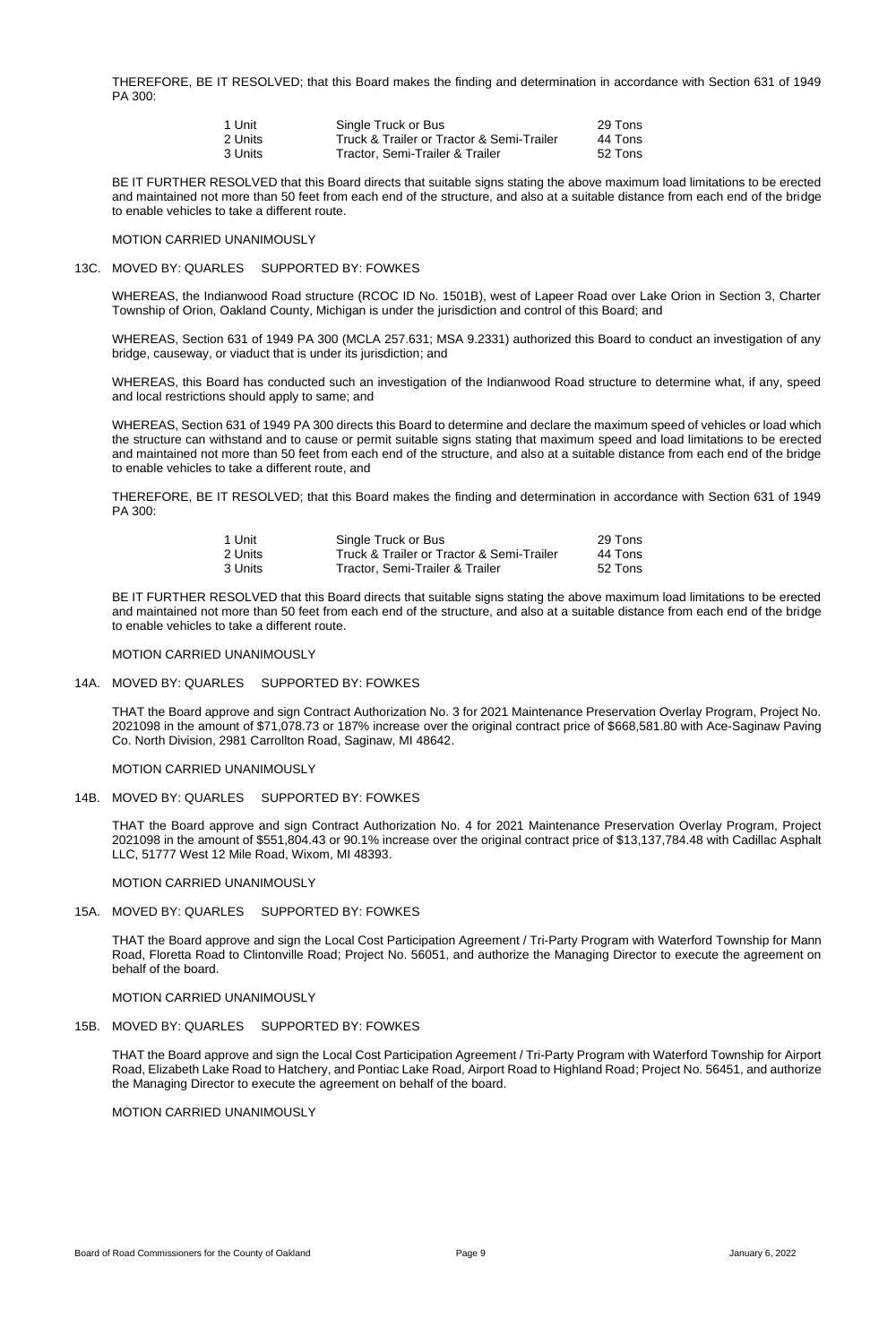# 16A. MOVED BY: QUARLES SUPPORTED BY: FOWKES

THAT the Board approve and sign the ITS Consulting Engineering Services with WSP Michigan, Inc. for Traffic Operations Center (TOC) support and network engineering support for the TOC and communications systems; Project No. 56401, MDOT Contract No. 21-5332, and authorize the Managing Director to execute the agreement on behalf of the board.

MOTION CARRIED UNANIMOUSLY

# 16B. MOVED BY: QUARLES SUPPORTED BY: FOWKES

THAT the Board approve and sign the General Engineering Services Agreement(s) for 2022-2024 with Orchard, Hiltz & McCliment, Inc.; Hubbell, Roth & Clark, Inc.; Fishbeck, Inc.; DLZ Corporation; and The Mannik & Smith Group, Inc. for qualification based selection consultant engineering services; and authorize the Managing Director to execute the agreement on behalf of the board.

# MOTION CARRIED UNANIMOUSLY

# 17. MOVED BY: QUARLES SUPPORTED BY: FOWKES

WHEREAS, the Board of County Road Commissioners of the County of Oakland ("Board") receives Act 51 funds from the State of Michigan, and

WHEREAS, the Board is currently in non-compliance with the actual qualified expenditures for Non-motorized Improvements Section 10k of the Act 51 law (MCL § 247.660k), and

WHEREAS, the Board, in order to achieve compliance with MCL § 247.660k, must present a plan to expend at least \$1,160,721 in fiscal year 2021, \$1,193,063 in fiscal year 2022, and \$1,225,528 in fiscal year 2023 on construction or improvements to nonmotorized transportation services and facilities, and

WHEREAS, the Board does hereby submit the following proposal:

Estimated annual expenditures will be at a minimum will be at a minimum of 1% of the total Act 51 funds received.

| Year | <b>Estimated Act 51</b><br><b>Receipts</b> | 1% Target   | <b>Estimated Non-Motorized</b><br><b>Expenditures</b> |
|------|--------------------------------------------|-------------|-------------------------------------------------------|
| 2021 | \$116.072.181                              | \$1,160,721 | \$1,537,821                                           |
| 2022 | \$119,306,341                              | \$1,193,063 | \$1,312,370                                           |
| 2023 | \$122,552,844                              | \$1,225,528 | \$1,348,081                                           |

NOW, THEREFORE, BE IT RESOLVED that the Board hereby submit to the State of Michigan a plan to maintain Section 10k (MCL § 247.660k) compliance by expending the equivalent of 1% of the Agency's Act 51 receipts on non-motorized transportation improvements in Oakland County for fiscal years 2021-2023.

# MOTION CARRIED UNANIMOUSLY

# 18A. MOVED BY: QUARLES SUPPORTED BY: FOWKES

THAT bids were advertised for, electronically opened and posted on Tuesday, November 23, 2021 for 23A Road Gravel, Annual Estimated Quantities, IFB No. 1962. A complete tabulation of bids exported from MITN/Bid Net Direct shall remain on file in the Clerk's Office of the Road Commission. Bids were solicited from several suppliers with four response(s) received.

| <b>District</b> | <b>Supplier Delivered Product</b>               | <b>Price per Ton</b> |
|-----------------|-------------------------------------------------|----------------------|
| 1 – Milford     | Osburn Industries, Inc. - Taylor, MI            | 12.55                |
| 2 - Davisburg   | Pierce and Pitt Trucking, Inc. - Imlay City, MI | 14.56                |
| 3 - Lake Orion  | Pierce and Pitt Trucking, Inc. - Imlay City, MI | 15.72                |
| $4 - Waterford$ | Osburn Industries, Inc. - Taylor, MI            | 14.85<br>\$          |
| 4S - Southfield | Osburn Industries, Inc. - Taylor, MI            | 14.85<br>S           |
| $4T - Troy$     | Pierce and Pitt Trucking, Inc. - Imlay City, MI | 17.35                |

| <b>Supplier: RCOC Pick-Up</b> | <b>Price per Ton</b> |
|-------------------------------|----------------------|
|                               |                      |

THE Board accept and award the bid to the two low bidders meeting specifications from Osburn Industries, Inc., Taylor, MI and Pierce and Pitt Trucking, Inc., Imlay City, MI for supplier delivered product as noted above, not to exceed \$194,500.00; and to Osburn Industries, Inc., Taylor, MI for material picked up by RCOC as noted above, not to exceed \$25,500.00; the other bid be rejected and the Board authorize the Managing Director to act on behalf of the Board.

MOTION CARRIED UNANIMOUSLY

# 18B. MOVED BY: QUARLES SUPPORTED BY: FOWKES

THAT bids were advertised for, electronically opened and posted on Tuesday, November 23, 2021 for Coarse Aggregate 3x1, Annual Estimated Quantities, IFB No. 1964. A complete tabulation of bids exported from MITN/Bid Net Direct shall remain on file in the Clerk's Office of the Road Commission. Bids were solicited from several suppliers with two response(s) received.

THE Board accept and award the bid to the low bidder meeting specifications from Osburn Industries, Inc., Taylor, MI in the estimated amount of \$30,310.00, with terms of net 30 days, FOB destination; the other bid be rejected and the Board authorize the Managing Director to act on behalf of the Board.

MOTION CARRIED UNANIMOUSLY

Board of Road Commissioners for the County of Oakland **Page 10** Page 10 **Page 10** January 6, 2022